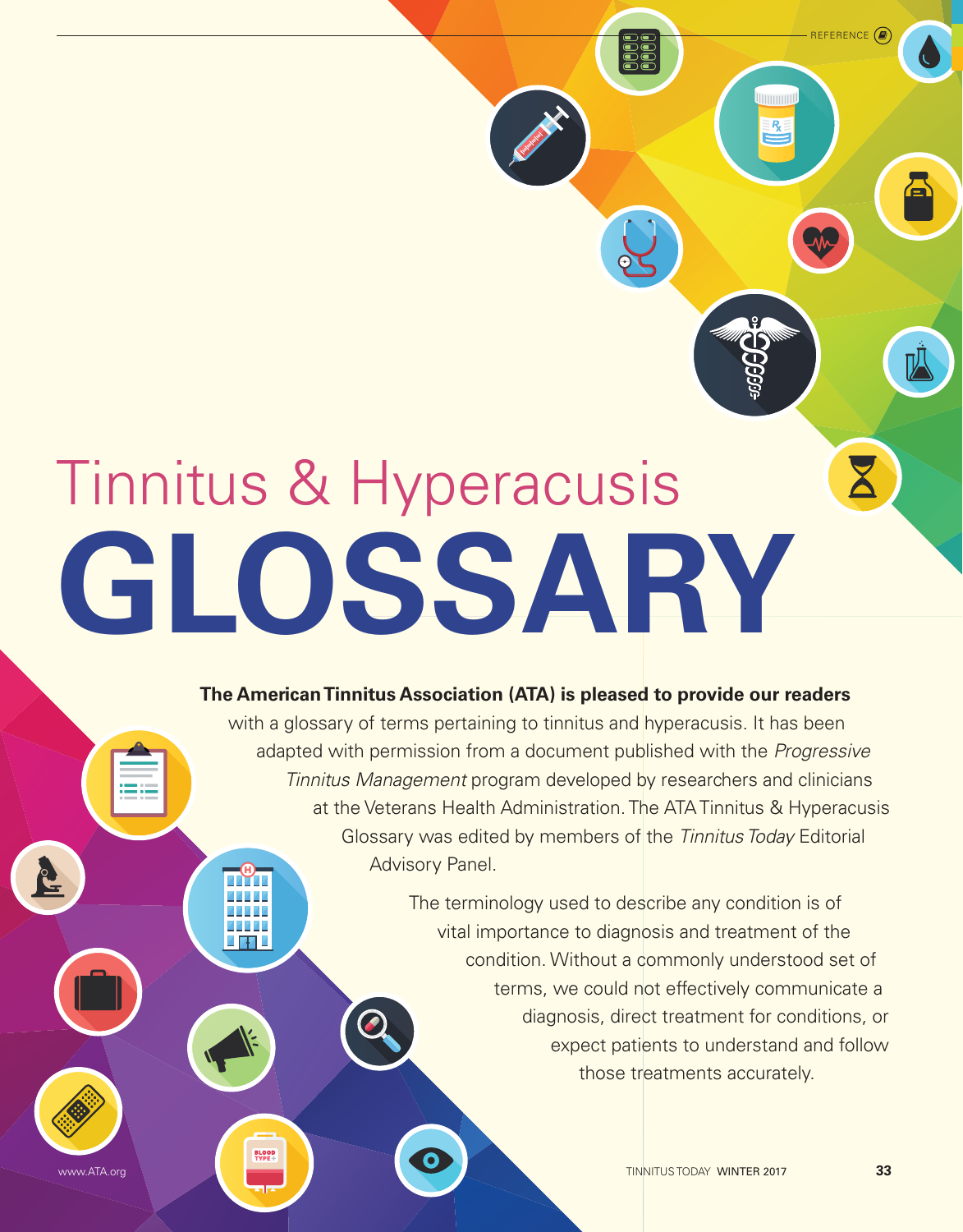# **Acceptance and Commitment**

**Therapy (ACT):** A psychotherapeutic approach similar to Cognitive Behavioral Therapy (CBT), and sometimes is referenced as part of the third wave of CBT approaches. *ACT* involves mindfulness, which is aimed at reducing psychological distress, depressive symptoms, and anxiety by focusing on the present moment. Effects of *ACT* have been investigated in different populations, including patients with different psychological disorders (e.g., anxiety and depression), and chronic health conditions (e.g., chronic fatigue and chronic pain), as well as with otherwise healthy individuals. Third-wave CBT approaches have been making their way into tinnitus intervention research as well.

**acute tinnitus:** Also referred to as "recent-onset" or "new-onset" tinnitus, *acute tinnitus* has been experienced either persistently or recurrently for less than six months. Most clinicians and researchers identify six months as the point in time when *acute tinnitus* becomes chronic tinnitus, although there is a range of opinion regarding the point at which tinnitus becomes chronic, from three to 24 months.

 $\angle$  7.7  $\angle$ 

**BLOOD** 

**aminoglycoside antibiotics:** Any of a group of antibiotics derived from various species of *Streptomyces* that inhibit bacterial protein synthesis and are active against gram-negative bacteria, in particular. *Aminoglycosides* include streptomycin, gentamicin, amikacin, kanamycin, tobramycin, and neomycin, among others. All can be highly toxic and should require monitoring for early signs of toxicity—particularly ototoxicity and nephrotoxicity.

**annoyance:** An unpleasant nuisance that causes irritation and word that often is used to describe negative emotional reactions to tinnitus. *Annoyance* level can be rated on a scale of, e.g., 1-10, where one represents no *annoyance* and 10 represents the most *annoyance* imaginable.

**audiobook:** Audio recording of a book or magazine that can be listened to as an alternative to visual reading. *Audiobooks* can be used as sound-based therapy for tinnitus management, especially for distracting attention away from the tinnitus. *Audiobooks* may be accessed as CDs, MP3 files, or downloaded from various subscription services.

**auditory gain:** The auditory system has "gain control," similar to the volume control on a stereo, and the level of *gain* determines the degree to which environmental sounds are amplified, or enhanced. The level of *gain* changes automatically to adjust to the level of sound. As the sound level decreases, the *gain* increases, and vice versa. *Gain* is controlled partially by the outer hair cells of the inner ear, which mechanically amplify sounds, and partially by neural networks that respond to different levels of sound.

**auditory hallucinations:** Usually perceived as voices or music (and sometimes as environmental sounds, e.g., a barking dog), and have been studied primarily in the context of mental health. Some individuals who experience *auditory hallucinations* do not have discernible mental illness. The prevalence of *auditory hallucinations* is unknown, although small studies have reported rates of 2- to 32-percent. *Auditory hallucinations* without mental illness are more common in women than men and increase with age and with hearing loss. The most common manifestation is hearing repetitive musical patterns, with or without lyrics (musical hallucinations).

**auditory imagery:** A normal phenomenon that occurs for all people that generally refers to the imagination of sound, such as repeating a phone number in one's head or recalling a musical song or passage.

**augmentative sound: Any sound** used therapeutically for tinnitus management, exclusive of sound from ear-level devices.

**augmentative sound device:** Any device (other than ear-level device) that produces sound that can be used therapeutically for tinnitus management. These can include TV, radio, MP3 player, fan, satellite radio, smartphone, and tabletop sound generators.

#### **autonomic nervous system:**

Controls basic bodily functions, such as heartbeat, blood pressure, breathing, body temperature, sweating, etc. These are automatic functions that we cannot normally control; to an extent,

**34** TINNITUS TODAY WINTER 2017 WWW.ATA.org **The Contract Only 10 and 2017** www.ATA.org **www.ATA.org**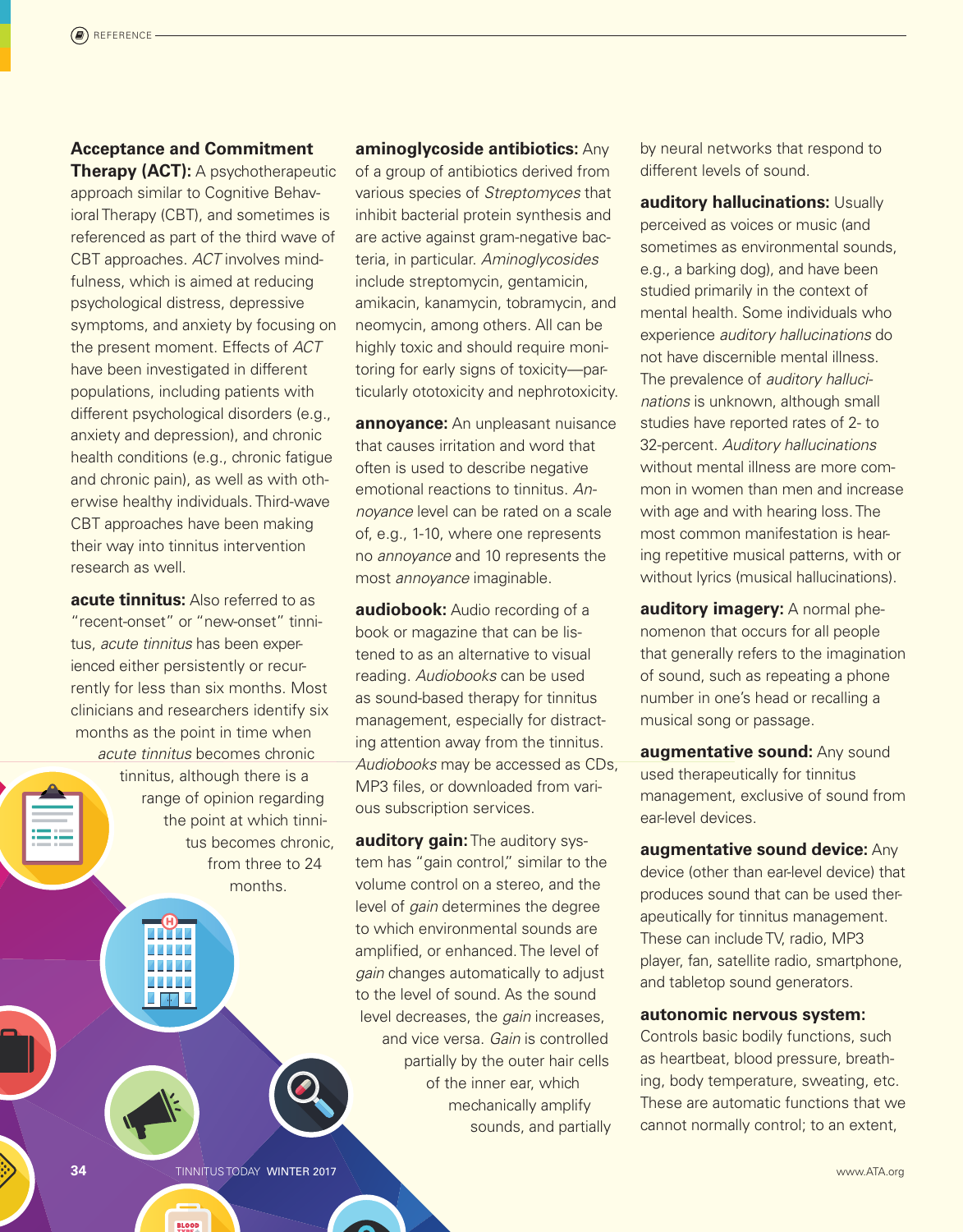these functions can be modified by exercising or relaxing; also, techniques such as biofeedback and hypnosis can provide a certain amount of control over the *autonomic nervous system*; the method of Tinnitus Retraining Therapy (TRT) describes the *autonomic nervous system* as part of the neurophysiologic model of tinnitus, which is essential to TRT counseling.

**Baroque music:** Style of classical music composed between 1600 and 1750. A commercial wearable device uses *Baroque music* configured specifically for tinnitus management.

**Bluetooth:** Utilization of shortwave radio frequencies to permit wireless communication between computers, cell phones, printers, audio devices, and a variety of other applications. It enables wireless streaming of audio signals from *Bluetooth*-enabled devices to some hearing aids.

**broadband noise:** Wide band of sound, configured such that each frequency within the band produces comparable output. It often is referred to as masking noise for purposes of delivering sound-based therapy for tinnitus.

**brown noise:** A broadband noise where the sound pressure level drops as the frequency rises; with *brown noise* the sound pressure level drops faster than it does with pink noise. *Brown noise* is perceived by a normal human ear to have more low-frequency than high-frequency energy and sometimes is used to manage reactions to tinnitus.

## **Cognitive Behavioral Therapy**

**(CBT):** Method of psychotherapy that has undergone three decades of development based on theoretical and clinical research. Its earliest use was to treat mood disorders, such as depression and anxiety. *CBT* for tinnitus was first described by an audiologist who adapted *CBT*, as used for pain management. Since then, numerous studies of *CBT* for tinnitus have been published, as well as a detailed text outlining the components and relevant exercises for implementing *CBT* for tinnitus. *CBT* now is viewed as a psychotherapy offered only by mental health clinicians specifically trained to provide this particular intervention. The primary components of *CBT* for tinnitus include education, cognitive restructuring, attention control, and training in the use of imagery and relaxation techniques.

**chronic tinnitus:** Tinnitus experienced either persistently or recurrently over a long duration of time is considered *chronic*. The VA and numerous entities define *chronic* as lasting more than six months, although the transitional time point from acute to *chronic tinnitus* lacks consensus. See acute tinnitus.

**cisplatin:** A chemotherapeutic drug used to treat a variety of cancers, which has the highest ototoxic potential of all the platinum compounds in clinical use. See ototoxic drug.

**combination instrument:** An ear-level device, either custom in-theear or behind-the-ear, containing both an amplification circuit and a separate circuit for production of a generally broadband or filtered noise. These instruments are used when patients require amplification for hearing loss and also experience tinnitus. The noise may usually be shaped and can be beneficial to patients for tinnitus management.

# **complete masking of tinnitus:** Use

of sound to completely suppress the perception of tinnitus. Although *complete masking* was originally the intent of Dr. Jack Vernon's method of Tinnitus Masking, it soon became clear that partial masking also was effective for patients.

reference

**coping skills:** Any strategy, such as using soothing sound, designed to benefit a person with respect to reducing reactions to tinnitus; *coping skills* that are taught in CBT include stress management, distraction, and cognitive restructuring (changing thoughts and feelings).

## **decreased sound tolerance:**

Inability to tolerate everyday sounds that most people tolerate easily. See related terms hyperacusis, misophonia, and phonophobia.

**distraction:** General approach of directing one's attention away from a disturbing symptom or problem and is a technique that can be helpful in managing reactions to tinnitus.

**ear-level device:** In-the-ear or behindthe-ear instrument used for amplification and/or tinnitus management. An *ear-level device* may be a hearing aid, masker, or combination instrument.

**fight-or-flight response:** The autonomic nervous system becomes strongly activated when there is danger or fear; specifically, the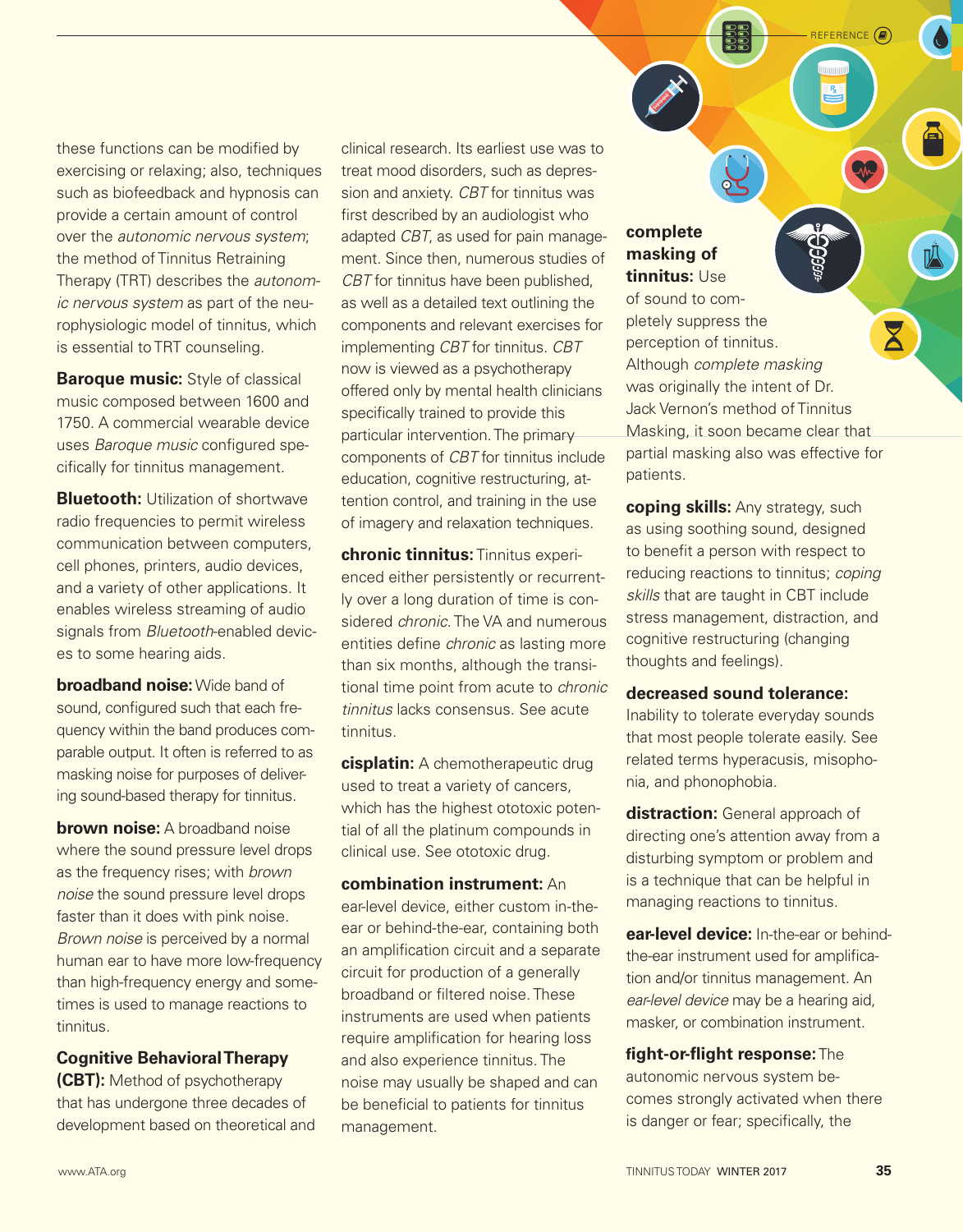sympathetic part of the autonomic nervous system induces changes in the body that prepare it for *fight or flight*. These changes include release of adrenaline into the bloodstream, increased muscle tension, increased heart rate, increased rate of respiration, and shutting down of digestive processes. Tinnitus Retraining Therapy (TRT) refers to the *fight-or-flight* phenomenon as part of its structured counseling.

**habituation:** Conscious or unconscious decrease in response to a stimulus after being repeatedly exposed to it. The stimulus can be auditory, visual, or tactile. The main goal of treatment with Tinnitus Retraining Therapy (TRT) is *habituation* of the reactions to tinnitus, while the secondary goal is *habituation* of the perception of tinnitus.

**Hyperacusis: Condition of physical** discomfort or pain in response to sound at levels that are easily tolerated by most people. People with *hyperacusis* find all sounds uncomfortable once they reach a certain level of loudness. The level at which sound becomes uncomfortable for someone with *hyperacusis* varies from person to person.

 $\angle$  7.7  $\angle$ 

**limbic system:** A group of interconnected deep brain

structures, common to all mammals, and involved in olfaction, emotion, motivation, behavior, and various autonomic functions. The *limbic system* is explained as part of the structured counseling for Tinnitus Retraining Therapy (TRT). Bothersome tinnitus is thought to activate the *limbic system*, which further activates the autonomic nervous system.

**loudness contrast: Relative differ**ence in loudness between different acoustic percepts in a particular acoustic environment. With respect to tinnitus, there may be a clear *loudness contrast* between the tinnitus and the ambiance of a quiet environment. Adding any sound to the environment will reduce the *contrast* between the sound of the tinnitus and the ambient sound, and is often accomplished simply by the use of hearing aids.

#### **loudness discomfort level (LDL):**

The level at which sound becomes uncomfortably loud. Commonly measured clinically in a sound booth using pure tones and/or speech as the stimuli, although there is no standardized procedure for measuring *LDLs*. This can be problematic, because procedures for measuring *LDLs* can significantly affect test results. Of note, patients often find this testing to be aversive, and no research evidence supports *LDL* test results as a good indicator of a patient's ability to tolerate everyday sound outside of the test environment.

**loudness matching:** A perceptual task, usually administered by an audiologist, in which patients are asked to match the *loudness* of an externally presented tone to the

perceived *loudness* of their tinnitus. Although this testing is commonly performed, the results of *loudness matching* are of little value with respect to assessment of the problem, determining a course of therapy for tinnitus management, or outcomes of intervention.

**loudness recruitment: Condition** that naturally results from sensorineural (cochlear) hearing loss. With sensorineural hearing loss, sound becomes just-perceptible (i.e., hearing threshold) at a louder level than it does for people with normal hearing. However, the level at which sound becomes uncomfortably loud usually remains within the same range as for people with normal hearing. This means that the range in perceived loudness between the hearing threshold and the level at which sound becomes uncomfortably loud is narrowed. Consequently, the perception of loudness grows more rapidly in this range than for people with normal hearing. Thus, *loudness recruitment* per se does not indicate decreased tolerance to sound.

**masker:** Most generally refers to an ear-level sound-generating device; the method of Tinnitus Masking can utilize any device that presents sound to the ear, and, if such a device provides relief—whether or not it totally eliminates that patient's perception of tinnitus—it is referred to as a *masker*. Thus, even hearing aids and combination instruments are each referred to as *maskers*, when their main purpose is to provide relief for the tinnitus patient.

**masking of tinnitus:** Conventional (sound-on-sound) *masking* obeys a number of rules that are consistent between individuals; such effects

**36** TINNITUS TODAY WINTER 2017 WWW.ATA.org **The Contract Only 10** TINNITUS TODAY WINTER 2017

**BLOOD**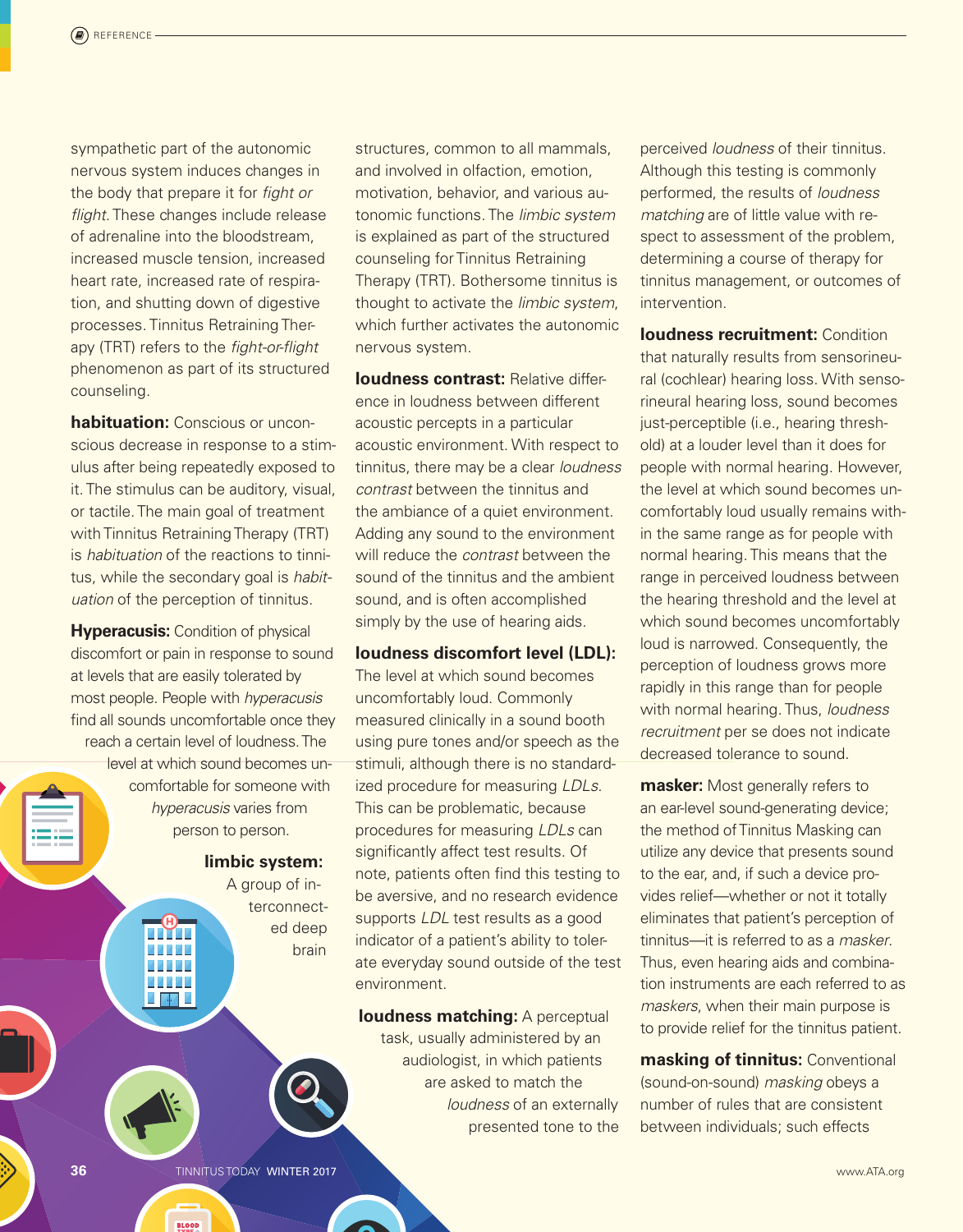have received extensive investigation and the rules are well defined. Many studies have been conducted to determine if these same rules apply to the *masking of tinnitus*, and these studies have generally concluded that there are many dissimilarities between *masking* a tinnitus signal and conventional sound-on-sound *masking*. Patients vary widely with respect to their tinnitus *maskability*. For some, almost any sound will *mask* their tinnitus, while for others almost no sound will produce *masking*; some patients do apparently experience optimal *masking* when the *masking* sound approximates the sound of their tinnitus. See complete masking of tinnitus and partial masking of tinnitus.

**mindfulness:** See Acceptance and Commitment Therapy.

**minimum masking level (MML):**

In the clinic, *minimum masking level* refers to the minimum level of broadband noise required to render a patient's tinnitus inaudible. Clinical measurement of *minimum masking level* has involved bands of noise, primarily because tonal maskers are not well tolerated by most patients. Clinical data suggest that tinnitus is easily masked for most patients; other reports, however, suggest that many patients with bothersome tinnitus perceive it most of the time, even in loud environments.

#### **minimum suppression level**

**(MSL):** Dr. Pawel Jastreboff coined the term *minimum suppression level* (as a replacement for minimum masking level) to describe the suppression of neural activity that results in elimination of the perception of tinnitus as a result of an external sound. The

term *masking*, however, continues in common use.

**misophonia:** Term coined by Dr. Pawel Jastreboff to describe dislike of sound. In cases of *misophonia*, it is not the loudness of a sound that dictates whether or not the listener finds the sound to be uncomfortable (as is the case with hyperacusis), but, rather, it is an emotional reaction to the sound that causes it to be experienced as uncomfortable. With *misophonia*, it is common for a patient to find particular sounds to be uncomfortable at a relatively low level, but to find other sounds at the same level to be acceptable.

**musical hallucinations:** See auditory hallucinations.

**musicians earplugs:** Custom or non-custom hearing protective earplugs that also permit perception of clear sound to enable verbal communication or accurate musical perception. Custom-fit *musicians earplugs* may be the optimal choice of protection from loud sound, especially for people with hyperacusis, because they allow for near-normal hearing while providing protection from aversive or dangerous sounds. If properly cared for, they will last for years.

**neurophysiological model of tinnitus:** Developed by Dr. Pawel Jastreboff; the model depicts tinnitus as neural activity in the auditory nervous system, with other parts of the central nervous system (cortical, limbic, and autonomic nervous systems) involved in those persons for whom tinnitus becomes annoying or intrusive. The *neurophysiological model* is the focus for TRT counseling.

# **New Age music:**

Umbrella term for style of various down-tempo music intended to induce relaxation, in which the melodies are often repetitive to create a hypnotic feeling, and sometimes recordings of nature sounds are used as an introduction to a track or throughout the piece. *New Age music* is sometimes used in sound-based therapy tinnitus devices and used for relaxation as part of a tinnitus treatment process.

reference

**new-onset tinnitus:** See acute tinnitus.

**noise generators:** See sound generating devices.

**non-psychiatric auditory hallucinations:** Auditory hallucinations that are not associated with psychopathology; *non-psychiatric auditory hallucinations* are typically experienced by those who are hard of hearing or are socially isolated, as well as elderly people who also may have tinnitus. See auditory hallucinations.

**objective tinnitus:** See secondary tinnitus.

**ototoxic drug:** A drug that has the capability of damaging the eighth cranial (vestibulocochlear) nerve or the organs of hearing and balance. The most common *ototoxic drugs* that can cause irreversible hearing loss and/ or tinnitus are the aminoglycoside antibiotics and the cancer chemotherapeutic cisplatin.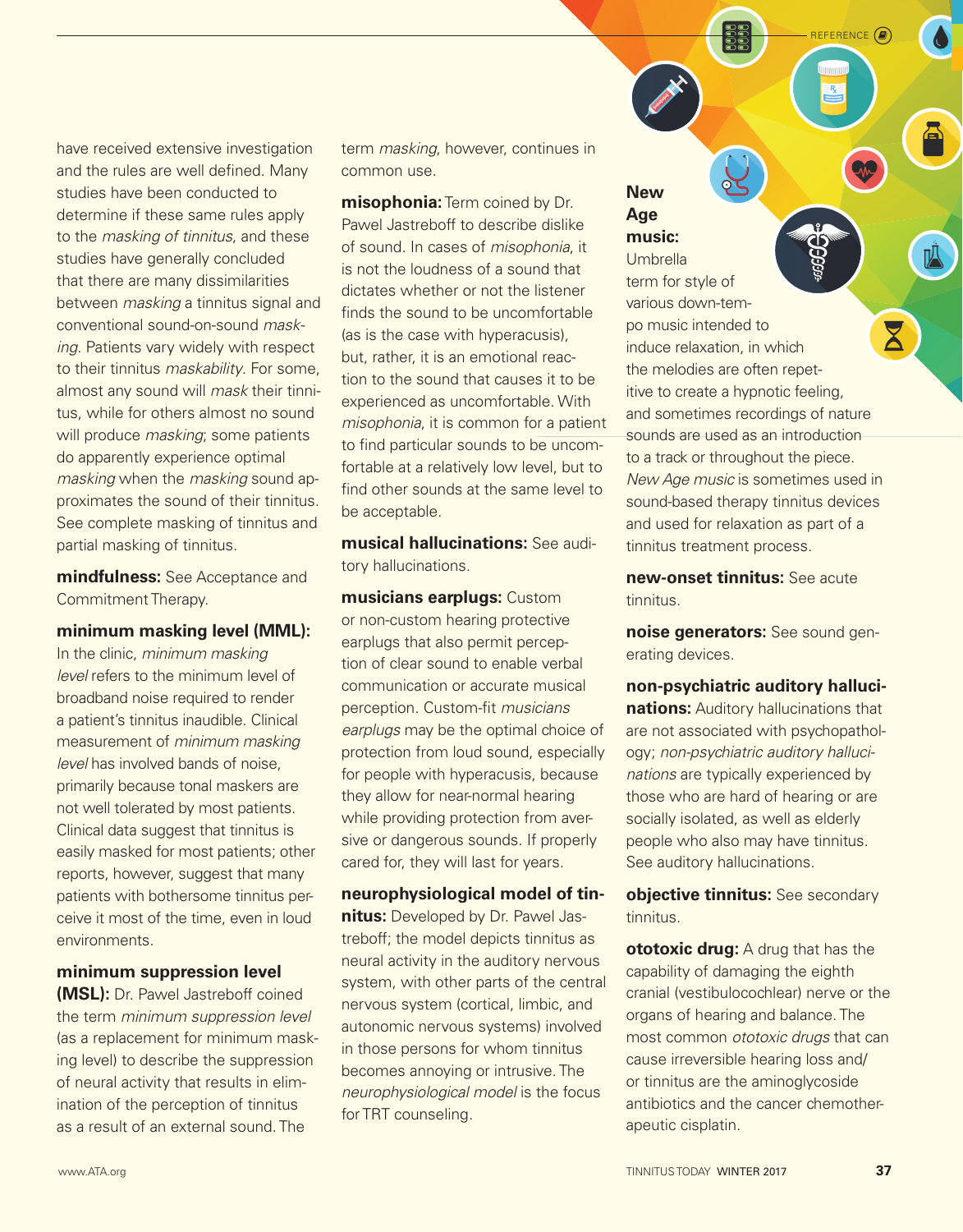### **overuse of hearing protection (overprotection):** Some patients

who have reduced tolerance to sound (hyperacusis and/or misophonia) will begin using hearing protection even when unnecessary—often due to a fear that environmental sound will become uncomfortably loud (i.e., phonophobia). Wearing hearing protection when sounds are not uncomfortably loud is very likely to make a sound tolerance problem worse. Therefore, it is important for patients with decreased sound tolerance to understand the importance of using hearing protection only when needed either to protect from dangerously loud sound or to allow oneself to be around sounds that otherwise would be uncomfortably loud.

## **parasympathetic nervous sys-**

**tem:** Part of the involuntary nervous system that serves to slow the heart rate, increase intestinal and glandular activity, and relax the sphincter muscles. The *parasympathetic nervous system*, together with the sympathetic nervous system, constitutes the autonomic nervous system.

Tinnitus Retraining Therapy (TRT) counseling includes descriptions of the sympathetic and *parasympathetic nervous* systems to help explain the neurophysiological

 $\angle$  7.7  $\angle$ 

model.

### **partial masking of tinnitus:**

Occurs when external sound causes spectral changes in the tinnitus and/ or the external sound reduces the perceived loudness of tinnitus (consistent with psychoacoustics, *i.e.*, presentation of one sound can reduce the perceived loudness of a second sound).

**permanent tinnitus:** Persistent tinnitus experienced for a duration of at least six to 12 months, at which time it is not expected to resolve. Similar to chronic tinnitus, although the point at which tinnitus becomes *permanent* cannot be known with any certainty. The longer a person has had tinnitus, the more likely it is to be a *permanent* condition.

**personal listening device:** Generally portable, electronic audio devices include devices like an iPod, MP3 player, smartphone, or any *personal listening device* that potentially can be used for sound-based therapy for tinnitus.

# **phantom auditory sensation (PAS):** An internally generated sound can be termed a *phantom auditory sensation*, because no corresponding sound source exists in the listener's environment. A *PAS* can include all manifestations of auditory hallucinations and tinnitus.

**phonophobia:** Fear that normal levels of sound will be uncomfortably loud, damage hearing, make tinnitus louder, or cause other problems. People with *phonophobia* may use hearing protection in anticipation of loud sound (even when loud sounds are not present). Such overprotection can result in increased tinnitus

awareness and increased sensitivity to everyday sounds.

**pink noise:** Broadband noise in which the intensity of sound decreases as a function of increasing frequency. Because of how the human auditory system processes sound, *pink noise* is perceived by normal human ears to have relatively equal energy across the frequency range when compared to white noise that is perceived to have more high-frequency energy. *Pink noise* sometimes is recommended for use by people with hyperacusis to improve the condition. It also is sometimes used to manage reactions to tinnitus.

**pitch matching: Perceptual task** in which patients match the pitch of an externally presented tone to the perceived pitch of their tinnitus. There is no standardized clinical method for obtaining a *pitch match*, and research has shown that very often when *pitch match* procedures are repeated, substantial variability in the *pitch match* is seen within a single patient (typically over a range of two-to-three octaves).

**podcast:** A multimedia digital file made available on the internet for downloading to a portable media player, computer, etc. Examples of *podcasts* include ATA's *Conversations in Tinnitus*, talk radio programs, audio books, web TV shows, and web movies.

**primary tinnitus:** Tinnitus that is idiopathic (has no known cause); may or may not be associated with sensorineural hearing loss; *primary tinnitus* is by far the most common type of tinnitus (relative to secondary tinnitus).

**Progressive Tinnitus Management (PTM):** A stepped-care

**38** TINNITUS TODAY WINTER 2017 WWW.ATA.org **The Contract Only 10 and 2017** www.ATA.org **www.ATA.org** 

**BLOOD**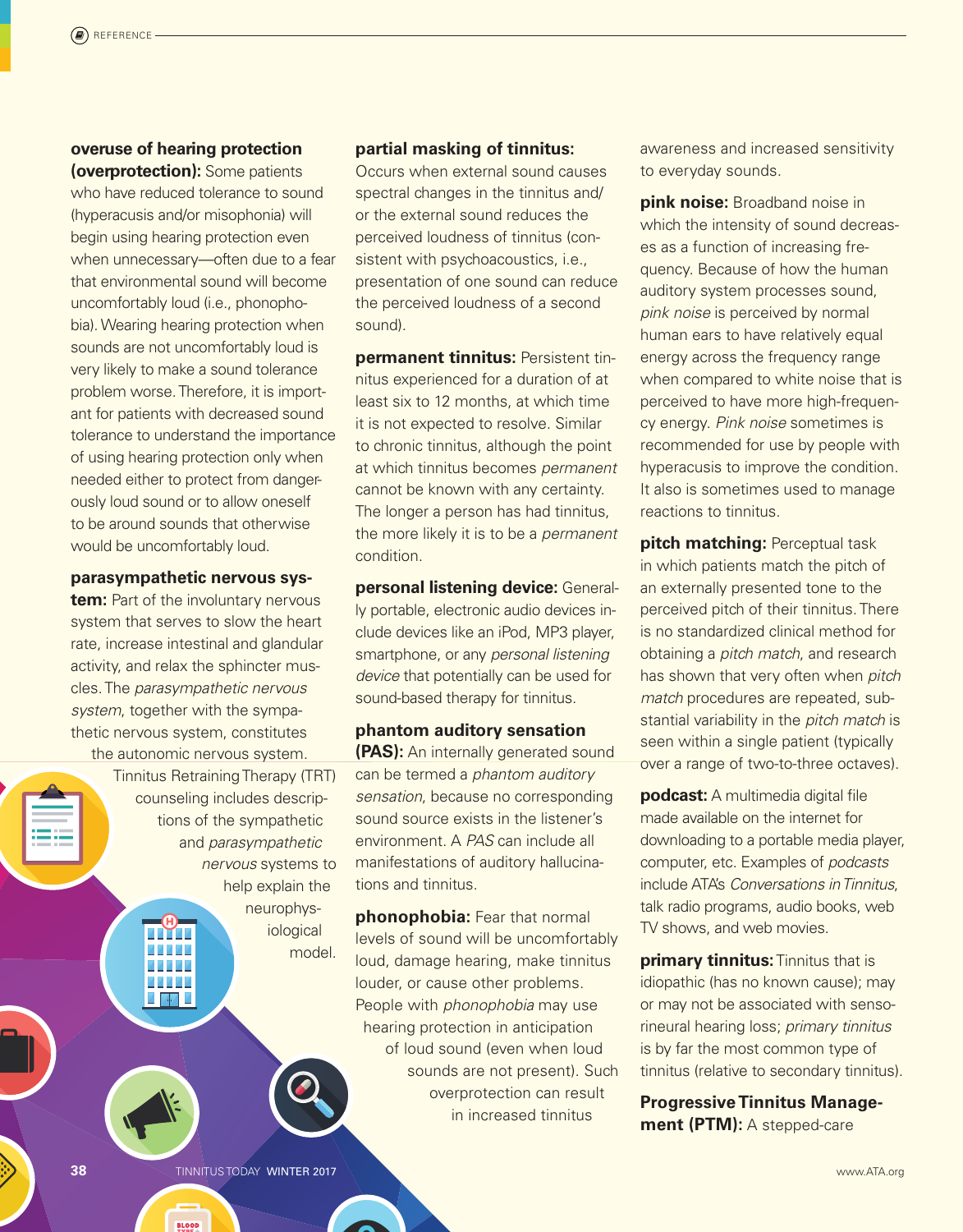approach designed to be maximally efficient to have the least impact on clinical resources, while still addressing the needs of all patients who complain about tinnitus. *PTM* consists of five levels that offer a systematic framework for providing only the level of services required by the individual patient: Level 1 *Referral*; Level 2 *Audiologic Evaluation*; Level 3 *Skills Education*; Level 4 *Interdisciplinary Evaluation*; Level 5 *Individualized Support*. The *PTM* method was developed by researchers and clinicians who work for the Veterans Health Administration, but is adaptable to any clinic that provides tinnitus services.

#### **psychiatric auditory hallucina-**

**tions:** Auditory hallucinations that are associated with psychopathology. They are a sign of mental illness and have nothing to do with the auditory system. See auditory hallucinations.

**post-traumatic stress disorder (PTSD):** Also known as shell shock and combat stress. People who have experienced severe trauma or a life-threatening event may develop *PTSD*. If PTSD is comorbid with tinnitus, it can exacerbate reactions to tinnitus.

**pulsatile tinnitus:** Perception of abnormal pulsing sounds in the ears or head. *Pulsatile tinnitus* usually is caused by blood flow disturbance, a blood vessel abnormality, or, more uncommonly, a vascular tumor. *Pulsatile tinnitus* pulses in synchrony with the heartbeat, and is the most common type of secondary tinnitus. Patients suspected of having *pulsatile tinnitus* should be referred for an assessment by an otologist or otolaryngologist.

**quinine:** An ototoxic drug primarily used as an antimalarial agent, *quinine* is therapeutically available as sulfate or hydrochloride. It can cause temporary hearing loss and/or tinnitus, but these effects are generally reversible once the *quinine* delivery is stopped.

**recent-onset tinnitus:** See acute tinnitus.

**recruitment:** See loudness recruitment.

**reduced contrast:** Tinnitus in a very quiet environment would represent maximum contrast, while tinnitus in a background of sound that decreases perception of tinnitus would be described as *reduced contrast*. The commonly used visual analogy is a light source in a dark room as compared with a light source in a brightly lit room, an idea that may have originated with the counseling for Tinnitus Retraining Therapy (TRT) that describes "the candle in the dark room."

**reduced sound tolerance:** See decreased sound tolerance.

**residual inhibition (RI):** Phenomenon in which prolonged exposure to broadband noise (clinically one minute of broadband noise is presented at 10 dB above the minimum masking level) results in complete or partial elimination of the perception of tinnitus for a short period of time after cessation of the broadband noise. The effect usually lasts less than one-to-three minutes.

**salicylate:** Class of pain relief drug that can be ototoxic in large doses. Aspirin is an example of a *salicylate*, and auditory effects can include reduced hearing sensitivity and tinnitus. These effects, however, are generally temporary.

# **secondary tinnitus:**

Also referred to as somatosounds (sometimes historically referred to as *somatic tinnitus*), *secondary tinnitus* refers to the perception of sound that originates within the body—in vascular, muscular, skeletal, or respiratory structures, or in the temporomandibular joint. These "body sounds" have an internal acoustic source, and patients suspected of having *secondary tinnitus* should undergo an assessment by an otologist/otolaryngologist.

reference

**self-management:** Deliberate use of learned methods, skills, and strategies to maintain or modify one's own attitudes and actions. Strategies include goal setting, self-monitoring, self-correction, and self-solicitation of feedback toward the achievement of objectives. In terms of tinnitus, the goal of *self-management* is to provide tools and education to patients to effectively *self-manage* their reactions to tinnitus.

#### **sensorineural hearing loss:**

Hearing loss that is caused by loss or damage of the hair cells in the inner ear (cochlea). Exposure to loud sound is the most common cause of *sensorineural hearing loss*.

**somatosounds / somatic tinnitus:** See secondary tinnitus.

**sound generating devices:** Wearable, portable, or stationary devices capable of producing various types of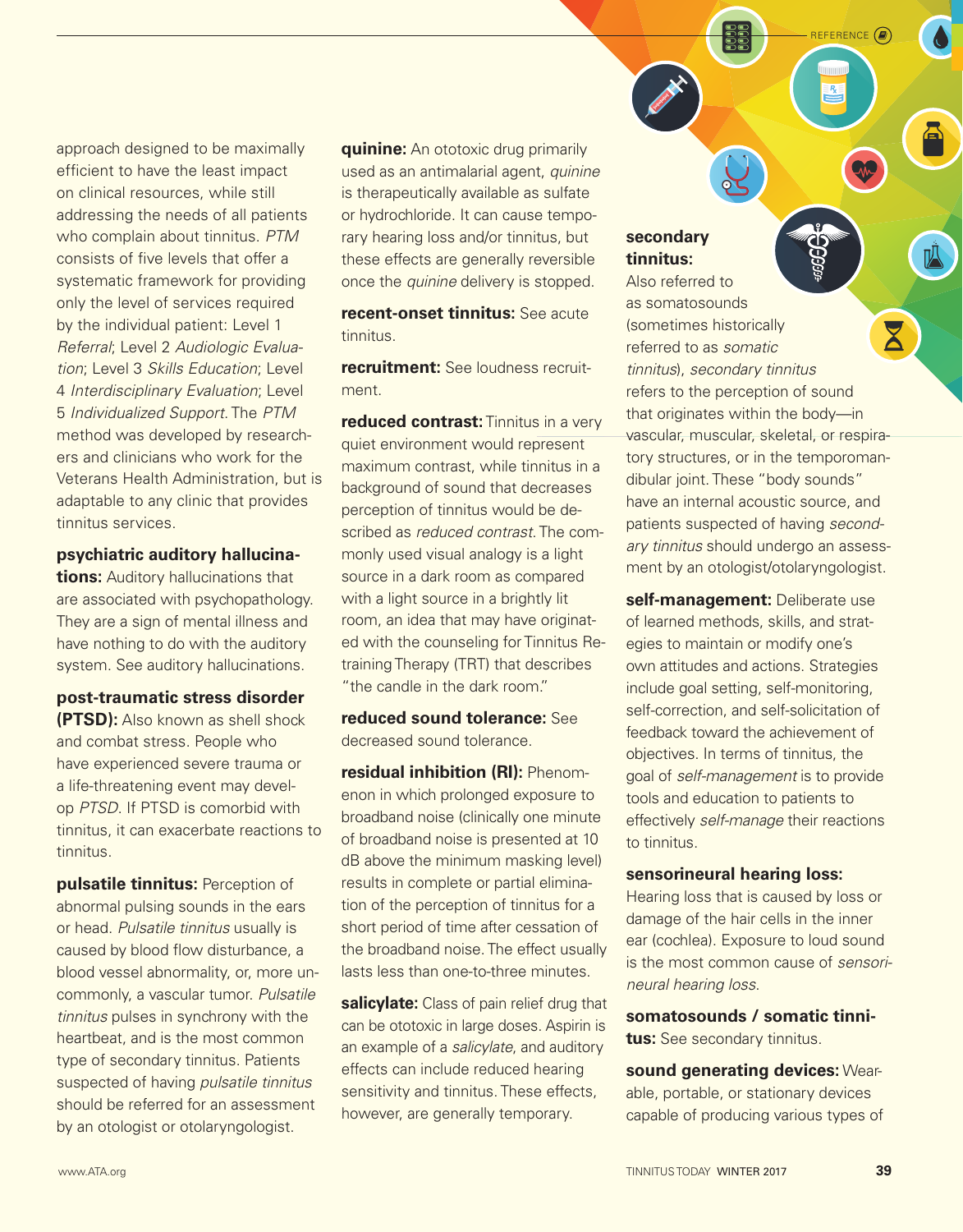sound and mitigating tinnitus awareness by (1) reducing contrast between tinnitus and the acoustic environment, (2) providing interesting sound, or (3) providing soothing sound. Examples include (but are not limited to) electric fan, tabletop fountain, radio, CD player, MP3 player (e.g., iPod), smartphone (e.g., iPhone), sound machine, and/or sound pillow. Note: any of these devices are suitable for tinnitus sound therapy depending on the particular tinnitus-problem situation.

#### **sound-based therapy:** Also

referred to as sound therapy and acoustic therapy, this is any use of sound to mitigate negative reactions to tinnitus. *Sound-based therapy* can include any type of sound that is presented at a safe and comfortable level and that does not cause any degree of annoyance or discomfort. Increasing numbers of companies provide devices that utilize a very specific sound-stimulus protocol. Other methods that primarily use sound as therapy are Tinnitus Masking and Tinnitus Retraining Therapy (TRT). In

addition, Progressive Tinnitus Management teaches how to use sound in a variety of ways to address specific situations when tinnitus is problematic.

 $\angle$  7.7  $\angle$ 

**BLOOD** 

**stationary listening devices:** Also referred to as tabletop devices. See sound generating devices.

**stress response:** Constellation of physiological responses on a continuum of intensity, with fight or flight being the extreme of these combined responses. The physical effects of severe tinnitus are best understood in the context of the *stress response*.

#### **sympathetic nervous system:**

The autonomic nervous system becomes strongly activated when there is danger or fear. Specifically, the *sympathetic* part of the autonomic nervous system induces changes in the body that prepare it for fight or flight, including release of adrenaline into the bloodstream, increased muscle tension, increased heart rate, increased rate of respiration, and shutting down of digestive processes. The fight-or-flight response is so powerful it can be sustained for only a brief period of time.

#### **systematic desensitization:**

The key to treating hyperacusis is to *desensitize* the auditory system to sound, which involves systematic exposure to sounds that cause no annoyance. Over time, this process results in the ability to listen comfortably to sounds that are gradually louder. In fact, improvement in loudness tolerance can be observed in as little as a few weeks.

**temporary tinnitus:** Tinnitus induced, usually by loud sound or ototoxic drugs, that is reversible. *Temporary tinnitus* usually lasts up to one week following the exposure. With repeated

exposure to loud sound, however, *temporary tinnitus* can become permanent tinnitus.

**timbre:** Combination of qualities of a sound that distinguish it from other sounds of the same pitch and volume; tinnitus can be described as having acoustic parameters of loudness, pitch, and *timbre*, which also can be thought of as the spectral quality of tinnitus.

**tinnitus:** The perception of sound in the ears or head where no external source is present. It is distinguished from transient ear noise and auditory hallucinations, and it can be primary or secondary.

## **Tinnitus Activities Treatment**

**(TAT):** A clinical management program for tinnitus developed at the University of Iowa; it utilizes counseling and sound therapy to provide habituation and decrease in negative reactions to tinnitus; *TAT* provides education in four areas: 1) thought and emotion; 2) hearing and communication; 3) sleep; and 4) concentration. *TAT* uses partial masking of tinnitus at the lowest level that provides relief.

**tinnitus impact:** The influence or effect that tinnitus has on an individual's quality of life.

**tinnitus instrument:** Another term for a combination instrument (hearing aid that contains a sound generator); this term was used by proponents of the Tinnitus Masking method.

**Tinnitus Masking (TM):** Method of tinnitus management developed by Dr. Jack Vernon and colleagues in the 1970s and '80s that involves the use

**40** TINNITUS TODAY WINTER 2017 WWW.ATA.org **WINTER 2017**